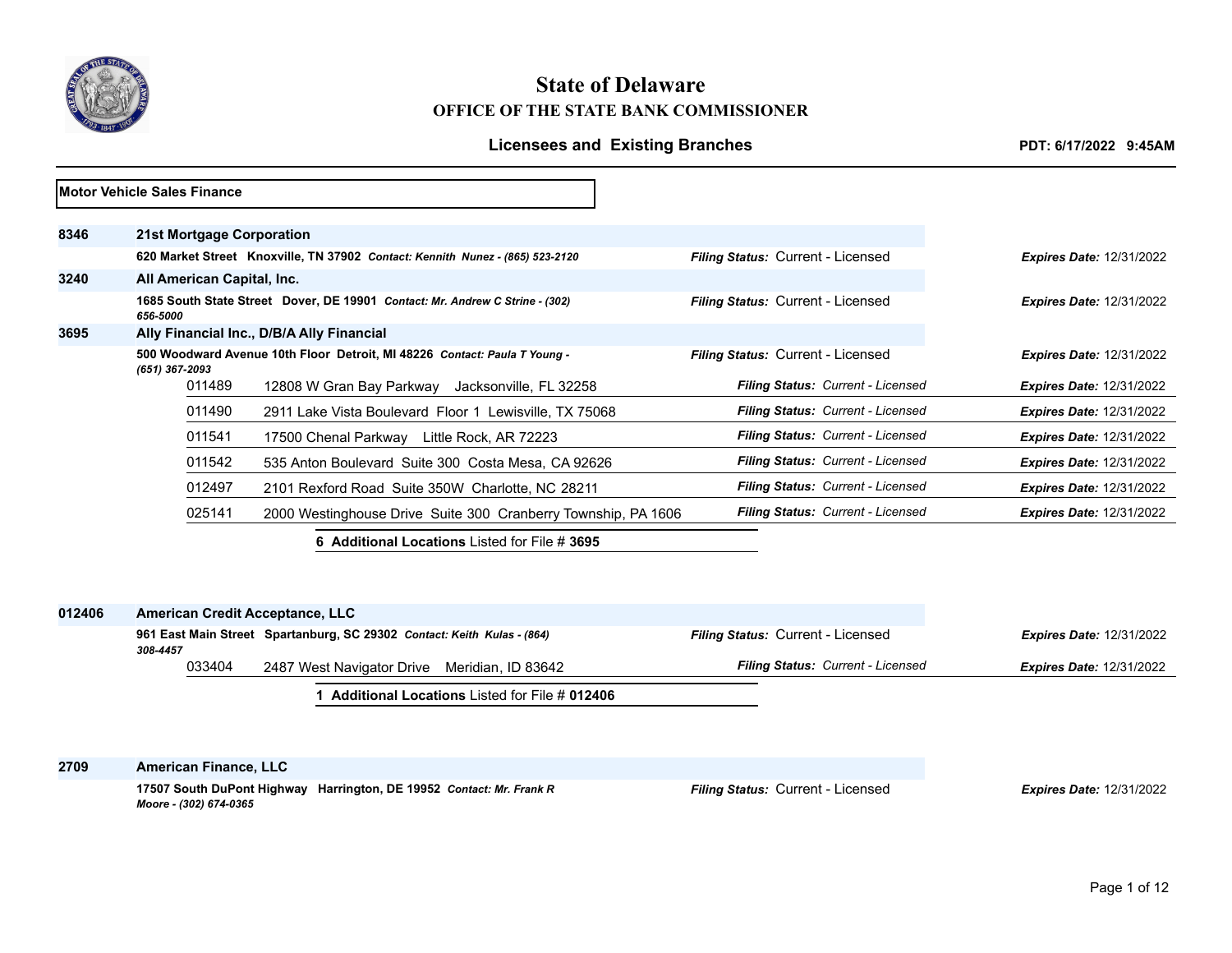|      | <b>IMotor Vehicle Sales Finance</b> |                                                                                              |                                   |                                 |
|------|-------------------------------------|----------------------------------------------------------------------------------------------|-----------------------------------|---------------------------------|
| 2240 |                                     | American Honda Finance Corp., D/B/A Acura Financial Services, D/B/A Honda Financial Services |                                   |                                 |
|      | Nicholas Cavallo - (302) 778-8501   | 1919 Torrance Boulevard Mail Stop: 100-5E-8A Torrance, CA 90501 Contact:                     | Filing Status: Current - Licensed | <b>Expires Date: 12/31/2022</b> |
|      | <b>Branches / Locations:</b>        |                                                                                              |                                   |                                 |
|      | License #                           | <b>Address</b>                                                                               |                                   |                                 |
|      | 1391                                | 1220 Old Alpharetta Road Suite 350 Alpharetta, GA 30005                                      | Filing Status: Current - Licensed | <b>Expires Date: 12/31/2022</b> |
|      | 2312                                | 20800 Madrona Avenue<br>Torrance, CA 90503                                                   | Filing Status: Current - Licensed | <b>Expires Date: 12/31/2022</b> |
|      |                                     | 2 Additional Locations Listed for File # 2240                                                |                                   |                                 |
|      |                                     |                                                                                              |                                   |                                 |

| 2182 |                | AmeriCredit Financial Services, Inc, D/B/A Buick - GMC Financial, D/B/A Buick Financial, D/B/A Cadillac |                                   |                                 |
|------|----------------|---------------------------------------------------------------------------------------------------------|-----------------------------------|---------------------------------|
|      |                | Financial, D/B/A Chevrolet Financial, D/B/A GM Financial, D/B/A GMC Financial                           |                                   |                                 |
|      | (817) 302-7000 | 4001 Embarcadero Drive Arlington, TX 76014 Contact: Susan B. Sheffield -                                | Filing Status: Current - Licensed | <b>Expires Date: 12/31/2022</b> |
|      | 010624         | 101 Gibraltar Road Suite 150 Horsham, PA 19044                                                          | Filing Status: Current - Licensed | <b>Expires Date: 12/31/2022</b> |
|      | 011951         | 4000 Embarcadero Drive<br>Arlington, TX 76014                                                           | Filing Status: Current - Licensed | <b>Expires Date: 12/31/2022</b> |
|      | 011952         | 1975 South Price Road<br>Chandler. AZ 85249                                                             | Filing Status: Current - Licensed | <b>Expires Date: 12/31/2022</b> |
|      | 019357         | 3801 South Collins Street Arlington, TX 76014                                                           | Filing Status: Current - Licensed | <b>Expires Date: 12/31/2022</b> |
|      | 020703         | 220 East Las Colinas Boulevard Suite 500 Irving, TX 75039                                               | Filing Status: Current - Licensed | <b>Expires Date: 12/31/2022</b> |
|      | 021032         | 15 E. Midland Avenue Suite 3B Paramus, NJ 07652                                                         | Filing Status: Current - Licensed | <b>Expires Date: 12/31/2022</b> |
|      | 021376         | 1400 Computer Drive Suite 202 Westborough, MA 01581                                                     | Filing Status: Current - Licensed | <b>Expires Date: 12/31/2022</b> |
|      | 026665         | 4100 Embarcadero Drive<br>Arlington, TX 76014                                                           | Filing Status: Current - Licensed | <b>Expires Date: 12/31/2022</b> |
|      |                | 8 Additional Locations Listed for File # 2182                                                           |                                   |                                 |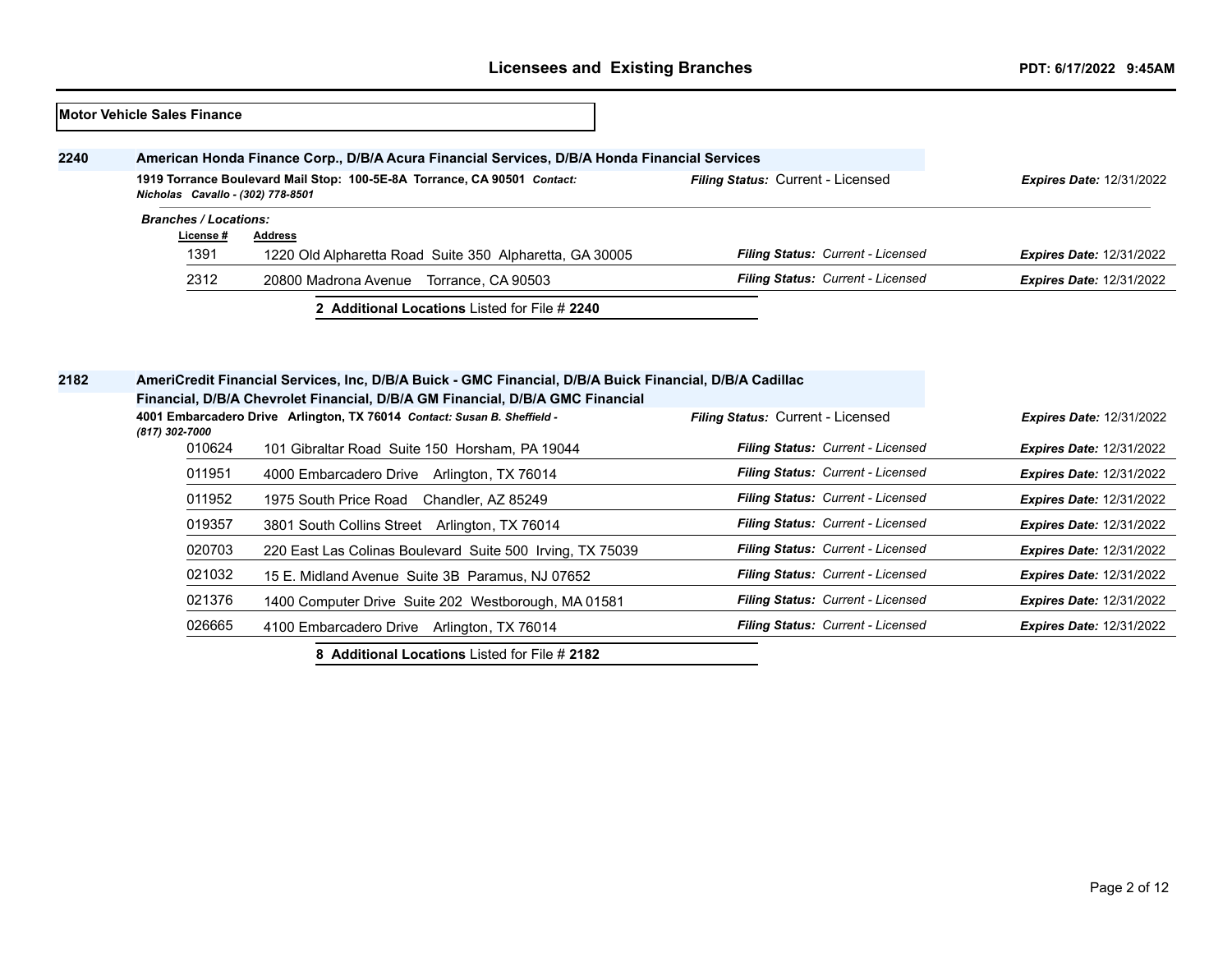|        | <b>Motor Vehicle Sales Finance</b>                                                                               |                                   |                                 |
|--------|------------------------------------------------------------------------------------------------------------------|-----------------------------------|---------------------------------|
| 022911 | Aqua Finance, Inc.                                                                                               |                                   |                                 |
|        | One Corporate Drive Suite 300 Wausau, WI 54401 Contact: Mr. Brian J Sabatke<br>- (715) 849-4959                  | Filing Status: Current - Licensed | <b>Expires Date: 12/31/2022</b> |
|        | <b>Branches / Locations:</b><br>License #<br><b>Address</b><br>027708                                            | Filing Status: Current - Licensed |                                 |
|        | 900 Alderson Street Schofield, WI 54476<br>Additional Locations Listed for File # 022911<br>1                    |                                   | <b>Expires Date: 12/31/2022</b> |
|        |                                                                                                                  |                                   |                                 |
| 021858 | <b>Bridgecrest Acceptance Corporation</b>                                                                        |                                   |                                 |
|        | 7300 East Hampton Avenue Suite 101 Mesa, AZ 85209 Contact: Director of<br>Regulatory Compliance - (602) 852-6736 | Filing Status: Current - Licensed | <b>Expires Date: 12/31/2022</b> |
| 7995   | <b>CAR Financial Services, Inc.</b>                                                                              |                                   |                                 |
|        | 8430 University Executive Park Drive Suite 612 Charlotte, NC 28262 Contact:<br>Michael Odunne - (704) 264-1500   | Filing Status: Current - Licensed | <b>Expires Date: 12/31/2022</b> |
| 019589 | CarFi, LLC                                                                                                       |                                   |                                 |
|        | 15001 Trinity Boulevard Fort Worth, TX 76155 Contact: Ms. Felecia Rotellini -<br>(602) 852-6736                  | Filing Status: Current - Licensed | <b>Expires Date: 12/31/2022</b> |
| 012739 | CarMax Business Services, LLC, D/B/A CarMax Auto Finance                                                         |                                   |                                 |
|        | 225 Chastain Meadows Court Suite 210 Kennesaw, GA 30144 Contact: Tammy<br>Wils - (678) 594-4825                  | Filing Status: Current - Licensed | <b>Expires Date: 12/31/2022</b> |
| 026738 | Carvana, LLC                                                                                                     |                                   |                                 |
|        | 1930 W. Rio Salado Parkway Tempe, AZ 85281                                                                       | Filing Status: Current - Licensed | <b>Expires Date: 12/31/2022</b> |
|        | <b>Branches / Locations:</b><br>License #<br><b>Address</b>                                                      |                                   |                                 |
|        | 026751<br>63 Pierce Road Winder, GA 30680                                                                        | Filing Status: Current - Licensed | <b>Expires Date: 12/31/2022</b> |
|        | 1 Additional Locations Listed for File # 026738                                                                  |                                   |                                 |
|        |                                                                                                                  |                                   |                                 |
| 012214 | <b>Carvant Financial LLC</b>                                                                                     |                                   |                                 |
|        | 6851 Jericho Turnpike Suite 245 Syosset, NY 11791 Contact: Mr. Jeffrey Cohen<br>- (516) 750-0039                 | Filing Status: Current - Licensed | <b>Expires Date: 12/31/2022</b> |
| 2192   | <b>CNH Industrial Capital America LLC</b>                                                                        |                                   |                                 |
|        | 5729 Washington Avenue Racine, WI 53406 Contact: Customer Service - (866)<br>801-5711                            | Filing Status: Current - Licensed | <b>Expires Date: 12/31/2022</b> |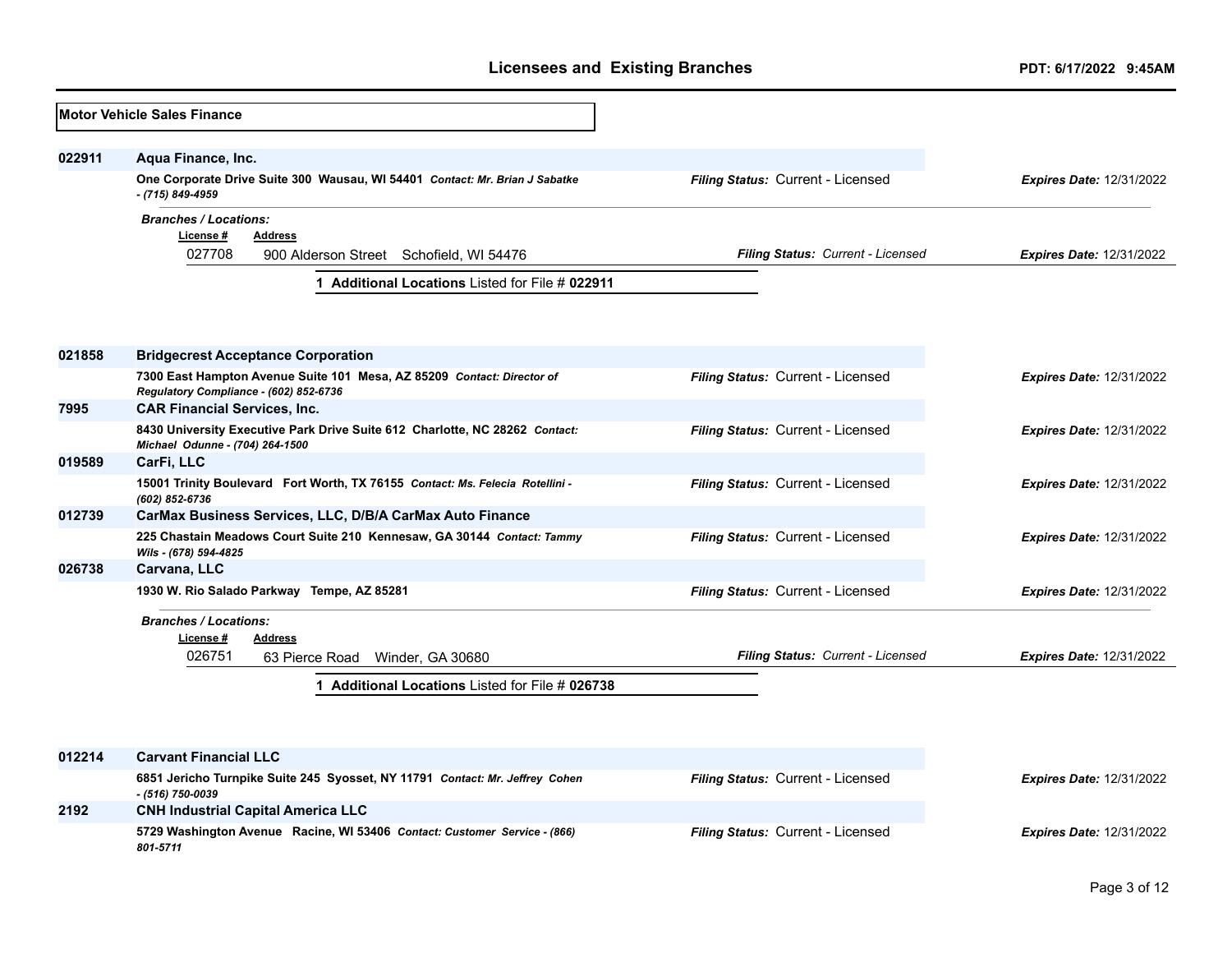|        | <b>Motor Vehicle Sales Finance</b>   |                                                                          |                                          |                                 |
|--------|--------------------------------------|--------------------------------------------------------------------------|------------------------------------------|---------------------------------|
| 018033 | <b>Colonial Motors, Inc.</b>         |                                                                          |                                          |                                 |
|        | (302) 653-6166                       | 205 North DuPont Boulevard Smyrna, DE 19977 Contact: Mr. Richard Mason - | Filing Status: Current - Licensed        | <b>Expires Date: 12/31/2022</b> |
| 2889   |                                      | <b>Consumer Portfolio Services, Inc.</b>                                 |                                          |                                 |
|        | 756-6864                             | 19500 Jamboree Road Irvine, CA 92612 Contact: Johanna Serrano - (949)    | Filing Status: Current - Licensed        | <b>Expires Date: 12/31/2022</b> |
| 2456   | <b>Credit Acceptance Corporation</b> |                                                                          |                                          |                                 |
|        | Pearce - (248) 353-2700              | 25505 West 12 Mile Road Southfield, MI 48034-8339 Contact: Mr. Charles   | <b>Filing Status: Current - Licensed</b> | <b>Expires Date: 12/31/2022</b> |
|        | <b>Branches / Locations:</b>         |                                                                          |                                          |                                 |
|        | License #                            | Address                                                                  |                                          |                                 |
|        | 027707                               | 25300 - 25330 Telegraph Road Southfield, MI 48033                        | Filing Status: Current - Licensed        | <b>Expires Date: 12/31/2022</b> |
|        | 036093                               | 2460 Paseo Verde Parkway Suite 110 Henderson, NV 89074                   | Filing Status: Current - Licensed        | <b>Expires Date: 12/31/2022</b> |
|        |                                      | 2 Additional Locations Listed for File # 2456                            |                                          |                                 |

| 1890   | D.O.W. Finance Corp.                                                                                          |                                          |                                 |
|--------|---------------------------------------------------------------------------------------------------------------|------------------------------------------|---------------------------------|
|        | 1220 Centerville Road Wilmington, DE 19808 Contact: Mr. Vincent J Avallone -<br>(302) 999-9955                | <b>Filing Status: Current - Licensed</b> | <b>Expires Date: 12/31/2022</b> |
| 034504 | Daimler Truck Financial Services USA LLC                                                                      |                                          |                                 |
|        | 14372 Heritage Parkway Suite 400 Fort Worth, TX 76177 Contact: Ms. Jennifer<br>M Stewart - (817) 224-5767     | <b>Filing Status: Current - Licensed</b> | <b>Expires Date: 12/31/2022</b> |
| 6594   | Deere & Company                                                                                               |                                          |                                 |
|        | 6400 NW 86th Street Johnston, IA 50131 Contact: Mr. Donald E Rice - (515)<br>267-4565                         | <b>Filing Status: Current - Licensed</b> | <b>Expires Date: 12/31/2022</b> |
| 5768   | <b>Delmarva Motors Acceptance Corporation</b>                                                                 |                                          |                                 |
|        | 10977 State Street Unit 5 Delmar, DE 19940 Contact: Amber Showard - (302)<br>248-7003                         | <b>Filing Status: Current - Licensed</b> | <b>Expires Date: 12/31/2022</b> |
| 8916   | <b>DLL Finance LLC</b>                                                                                        |                                          |                                 |
|        | 8001 Birchwood Court Johnston, IA 50131 Contact: Ben Copley - (515)<br>251-2896                               | <b>Filing Status: Current - Licensed</b> | <b>Expires Date: 12/31/2022</b> |
| 019425 | <b>DriveTime Car Sales Company, LLC</b>                                                                       |                                          |                                 |
|        | 2225 North Dupont Highway New Castle, DE 19720 Contact: Director of<br>Regulatory Compliance - (602) 852-6736 | <b>Filing Status: Current - Licensed</b> | <b>Expires Date: 12/31/2022</b> |
| 5168   | eCAST Settlement Corporation                                                                                  |                                          |                                 |
|        | 383 Madison Avenue NY1-M141 New York, NY 10179 Contact: Hillary Anne<br>Leonard - (212) 272-6041              | <b>Filing Status: Current - Licensed</b> | <b>Expires Date: 12/31/2022</b> |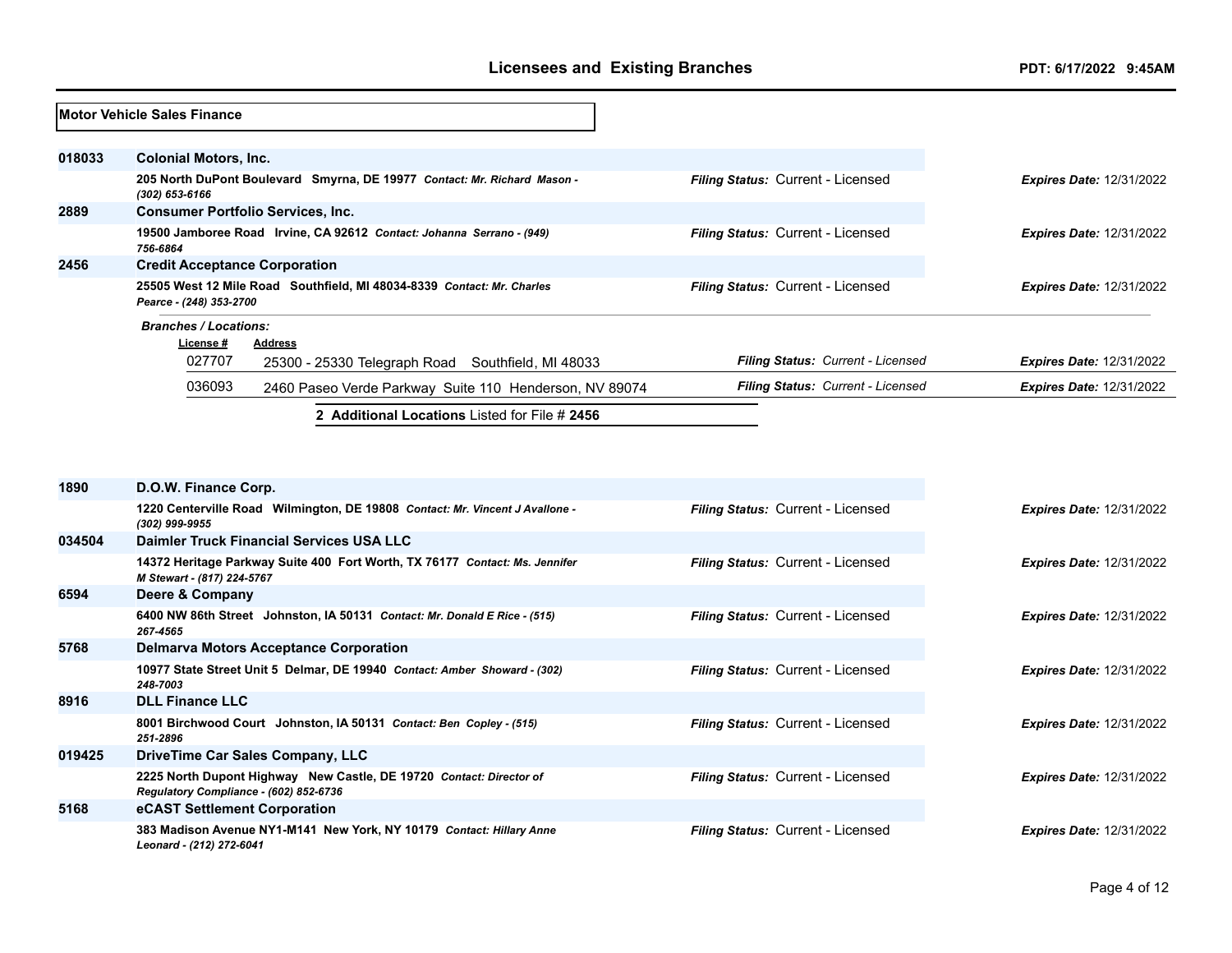|        | <b>IMotor Vehicle Sales Finance</b>      |                                                                             |                                   |                                 |
|--------|------------------------------------------|-----------------------------------------------------------------------------|-----------------------------------|---------------------------------|
| 010603 | <b>Exeter Finance LLC</b>                |                                                                             |                                   |                                 |
|        | (469) 754-4396                           | 2101 W. John Carpenter Freeway Irving, TX 75063 Contact: Ms. Jodi Blanton - | Filing Status: Current - Licensed | <b>Expires Date: 12/31/2022</b> |
|        | 012447                                   | 2250 West John Carpenter Freeway Suite 100 Irving, TX 75063                 | Filing Status: Current - Licensed | <b>Expires Date: 12/31/2022</b> |
|        |                                          | Additional Locations Listed for File # 010603<br>1.                         |                                   |                                 |
|        |                                          |                                                                             |                                   |                                 |
| 023815 | <b>First Help Financial, LLC</b>         | 199 Wells Avenue Suite 211 Newton, MA 02459 Contact: Ms. Vanessa Hintz -    | Filing Status: Current - Licensed | <b>Expires Date: 12/31/2021</b> |
|        | (781) 474-5623                           |                                                                             |                                   |                                 |
|        | <b>Branches / Locations:</b><br>License# | <b>Address</b>                                                              |                                   |                                 |
|        | 031729                                   | 2600 N Central Avenue<br>Phoenix, AZ 85004                                  | Filing Status: Current - Licensed | <b>Expires Date: 12/31/2021</b> |
|        |                                          | Additional Locations Listed for File # 023815                               |                                   |                                 |
|        |                                          |                                                                             |                                   |                                 |
| 011761 | <b>Flagship Credit Acceptance LLC</b>    |                                                                             |                                   |                                 |
|        | Sicinski - (610) 717-1911                | 3 Christy Drive Suite 201 Chadds Ford, PA 19317 Contact: Kenneth Joseph     | Filing Status: Current - Licensed | <b>Expires Date: 12/31/2022</b> |
|        | <b>Branches / Locations:</b>             |                                                                             |                                   |                                 |
|        | License#<br>020499                       | <b>Address</b><br>4415 S Wendler Drive Suite 121 Tempe, AZ 85282            | Filing Status: Current - Licensed | <b>Expires Date: 12/31/2022</b> |
|        | 021109                                   | 1234 Lakeshore Drive Suite 300 Coppell, TX 75019                            | Filing Status: Current - Licensed | <b>Expires Date: 12/31/2022</b> |
|        |                                          | 2 Additional Locations Listed for File # 011761                             |                                   |                                 |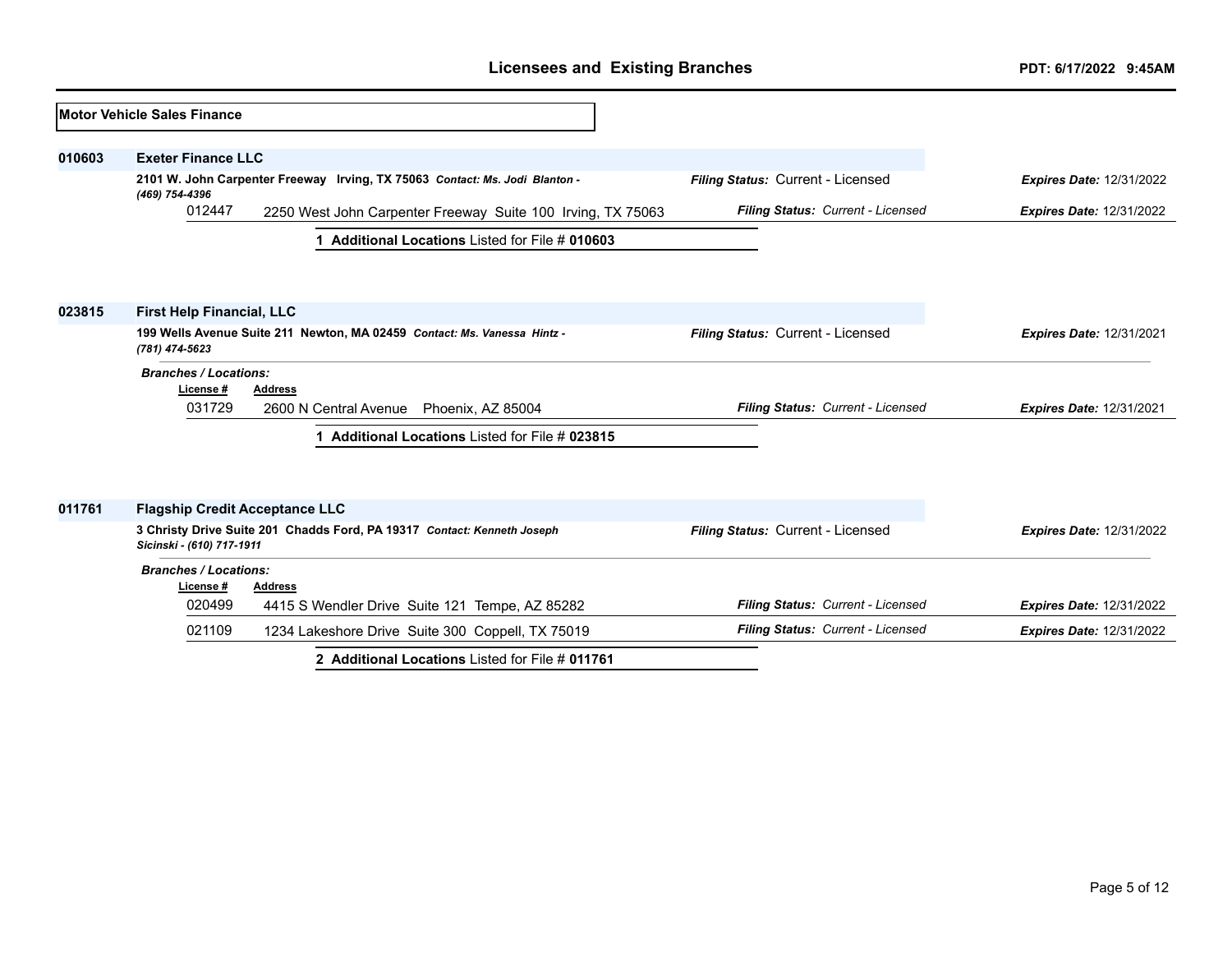|        | Motor Vehicle Sales Finance                                                                                           |                                   |                                 |
|--------|-----------------------------------------------------------------------------------------------------------------------|-----------------------------------|---------------------------------|
| 1793   | Ford Motor Credit Company LLC, D/B/A Lincoln Automotive Financial Services, D/B/A PRIMUS Financial<br><b>Services</b> |                                   |                                 |
|        | 1100 Brookfield Boulevard Greenville, SC 29607 Contact: Ford Motor Credit<br>Customer Service Center - (800) 727-7000 | Filing Status: Current - Licensed | <b>Expires Date: 12/31/2022</b> |
|        | <b>Branches / Locations:</b><br>License #<br><b>Address</b>                                                           |                                   |                                 |
|        | 012191<br>3620 Queen Palm Drive Tampa, FL 33619                                                                       | Filing Status: Current - Licensed | <b>Expires Date: 12/31/2022</b> |
| 1990   | <b>Friendly Finance Corporation</b><br>6340 Security Boulevard Suite 200 Baltimore, MD 21207 Contact: Richard L       | Filing Status: Current - Licensed | <b>Expires Date: 12/31/2022</b> |
| 026426 | Siegel - (410) 594-9696<br><b>GFS II LLC</b>                                                                          |                                   |                                 |
|        | 999 South Washington Saginaw, MI 48601 Contact: Ms. Carol Petersen - (989)<br>790-9090                                | Filing Status: Current - Licensed | <b>Expires Date: 12/31/2022</b> |
| 012436 | <b>Global Lending Services LLC</b>                                                                                    |                                   |                                 |
|        | 1200 Brookfield Boulevard Suite 300 Greenville, SC 29607                                                              | Filing Status: Current - Licensed | <b>Expires Date: 12/31/2022</b> |
|        | 018018<br>301 West Warner Road Warner Courtyards, Suite 115 Tempe, AZ                                                 | Filing Status: Current - Licensed | <b>Expires Date: 12/31/2022</b> |
|        | 025095<br>1300 Brookfield Boulevard Greenville, SC 29607                                                              | Filing Status: Current - Licensed | <b>Expires Date: 12/31/2022</b> |
|        | 2 Additional Locations Listed for File # 012436                                                                       |                                   |                                 |

#### **5348 HCAC, LLC**

**301 Ruthar Drive Suite C Newark, DE 19711** *Contact: Mr. Arthur Helmick - (302) 266-8100*

*Filing Status:* Current - Licensed *Expires Date:* 12/31/2021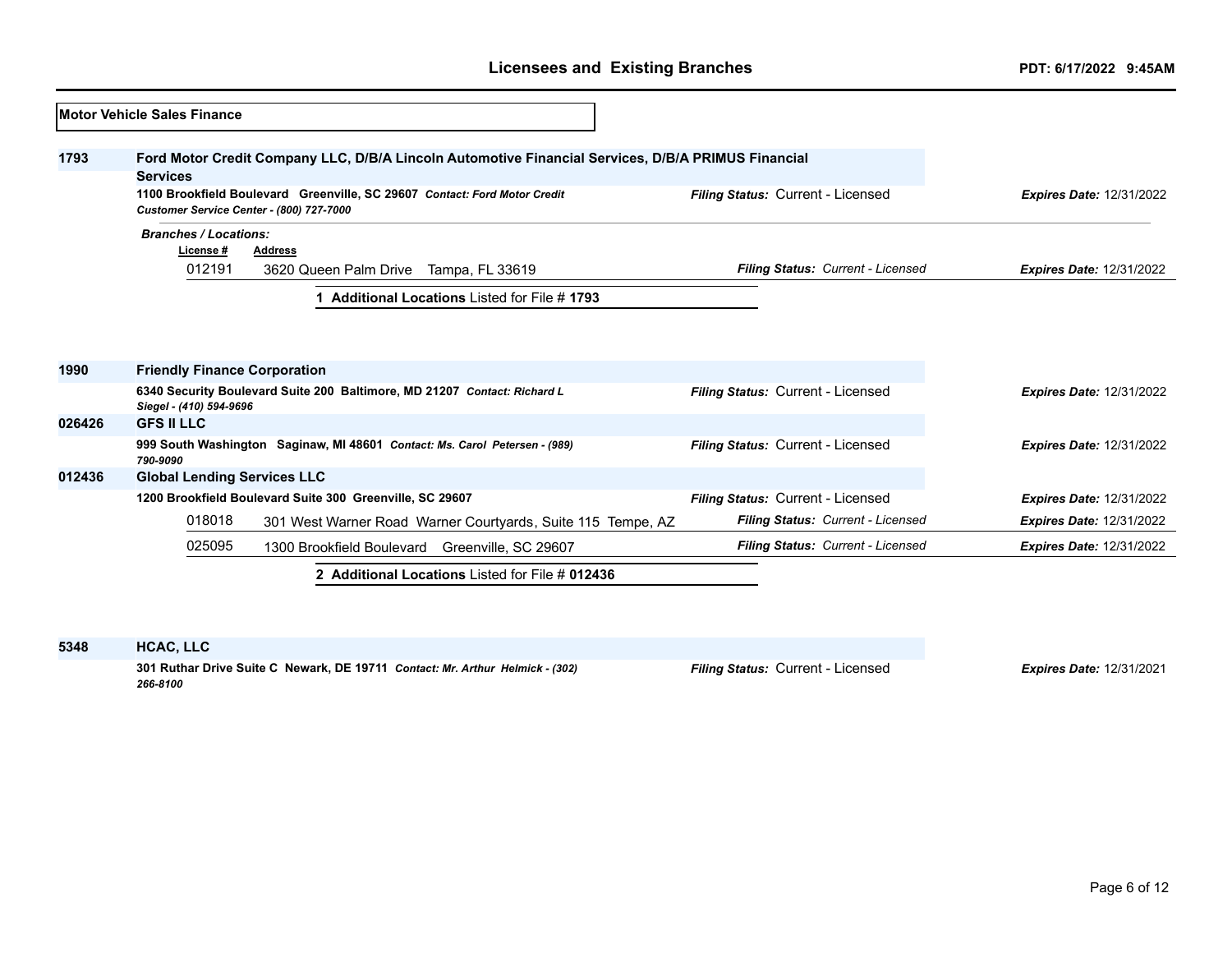|        | <b>Motor Vehicle Sales Finance</b>                                                                                                                                                                               |                                              |                                   |                                   |                                 |
|--------|------------------------------------------------------------------------------------------------------------------------------------------------------------------------------------------------------------------|----------------------------------------------|-----------------------------------|-----------------------------------|---------------------------------|
| 1735   | Hyundai Capital America, Inc., D/B/A Genesis Finance, D/B/A Hyundai Motor Finance, D/B/A Kia Finance<br>America, D/B/A Kia Motors Finance<br>4000 MacArthur Boulevard Newport Beach, CA 92660 Contact: Ms. Kidia |                                              | Filing Status: Current - Licensed |                                   | Expires Date: 12/31/2022        |
|        | Saade-Smith - (714) 369-1428                                                                                                                                                                                     |                                              |                                   |                                   |                                 |
|        | <b>Branches / Locations:</b><br>License #<br><b>Address</b>                                                                                                                                                      |                                              |                                   |                                   |                                 |
|        | 012042<br>6100 West Plano Parkway                                                                                                                                                                                | Plano, TX 75093                              |                                   | Filing Status: Current - Licensed | <b>Expires Date: 12/31/2022</b> |
|        | 9848<br>4100 Wildwood Parkway Suite 200 Atlanta, GA 30339                                                                                                                                                        |                                              |                                   | Filing Status: Current - Licensed | <b>Expires Date: 12/31/2022</b> |
|        |                                                                                                                                                                                                                  | 2 Additional Locations Listed for File #1735 |                                   |                                   |                                 |
|        |                                                                                                                                                                                                                  |                                              |                                   |                                   |                                 |
|        |                                                                                                                                                                                                                  |                                              |                                   |                                   |                                 |
| 3542   | <b>Investors Realty, Inc., D/B/A IRPST</b>                                                                                                                                                                       |                                              |                                   |                                   |                                 |
|        | 1685 South State Street Dover, DE 19901 Contact: Mr. Andrew C Strine - (302)<br>656-5000                                                                                                                         |                                              | Filing Status: Current - Licensed |                                   | <b>Expires Date: 12/31/2022</b> |
| 022866 | <b>John Deere Construction &amp; Forestry Company</b>                                                                                                                                                            |                                              |                                   |                                   |                                 |
|        | 6400 NW 86th Street Johnston, IA 50131-6600 Contact: Mr. Donald E. Rice -<br>$(515)$ 267-4565                                                                                                                    |                                              | Filing Status: Current - Licensed |                                   | <b>Expires Date: 12/31/2022</b> |
| 8025   | Kubota Credit Corporation, USA                                                                                                                                                                                   |                                              |                                   |                                   |                                 |
|        | 1000 Kubota Drive Grapevine, TX 76051 Contact: Mr. Alan Hunn - (817)<br>532-3666                                                                                                                                 |                                              | Filing Status: Current - Licensed |                                   | <b>Expires Date: 12/31/2022</b> |
| 7387   | Lease and Rental Management Corp. , D/B/A Auto Loan                                                                                                                                                              |                                              |                                   |                                   |                                 |
|        | 45 Haverhill Street Andover, MA 01810 Contact: Mary P Hawkins - (978) 749-0423                                                                                                                                   |                                              | Filing Status: Current - Licensed |                                   | <b>Expires Date: 12/31/2022</b> |
| 4820   | M & T Auto Group, LLC, D/B/A New Castle Motors                                                                                                                                                                   |                                              |                                   |                                   |                                 |
|        | 234 South DuPont Highway New Castle, DE 19720 Contact: Shemika Freeland<br>- (302) 395-9330                                                                                                                      |                                              | Filing Status: Current - Licensed |                                   | <b>Expires Date: 12/31/2022</b> |
| 009993 | Mercedes-Benz Financial Services USA LLC, D/B/A Daimler Truck Financial                                                                                                                                          |                                              |                                   |                                   |                                 |
|        | 14372 Heritage Parkway Fort Worth, TX 76177 Contact: Mr. Steven C. Poling -<br>(248) 991-6632                                                                                                                    |                                              | Filing Status: Current - Licensed |                                   | <b>Expires Date: 12/31/2022</b> |
| 012520 | Mid-Atlantic Finance Company, Inc.                                                                                                                                                                               |                                              |                                   |                                   |                                 |
|        | 4592 Ulmerton Road Suite 200 Clearwater, FL 33762 Contact: Casie Aynat -<br>(800) 793-9661                                                                                                                       |                                              | Filing Status: Current - Licensed |                                   | <b>Expires Date: 12/31/2022</b> |
| 021416 | New City Funding Corp.                                                                                                                                                                                           |                                              |                                   |                                   |                                 |
|        | 146 South Liberty Drive Suite 118 Stony Point, NY 10980 Contact: Maureen<br>Malloy - (845) 942-0020                                                                                                              |                                              | Filing Status: Current - Licensed |                                   | <b>Expires Date: 12/31/2022</b> |
| 2241   | <b>Nissan Motor Acceptance Company LLC</b>                                                                                                                                                                       |                                              |                                   |                                   |                                 |
|        | 8900 Freeport Parkway Irving, TX 75063 Contact: Mr. Scott Shea - (214)<br>596-4111                                                                                                                               |                                              | Filing Status: Current - Licensed |                                   | <b>Expires Date: 12/31/2022</b> |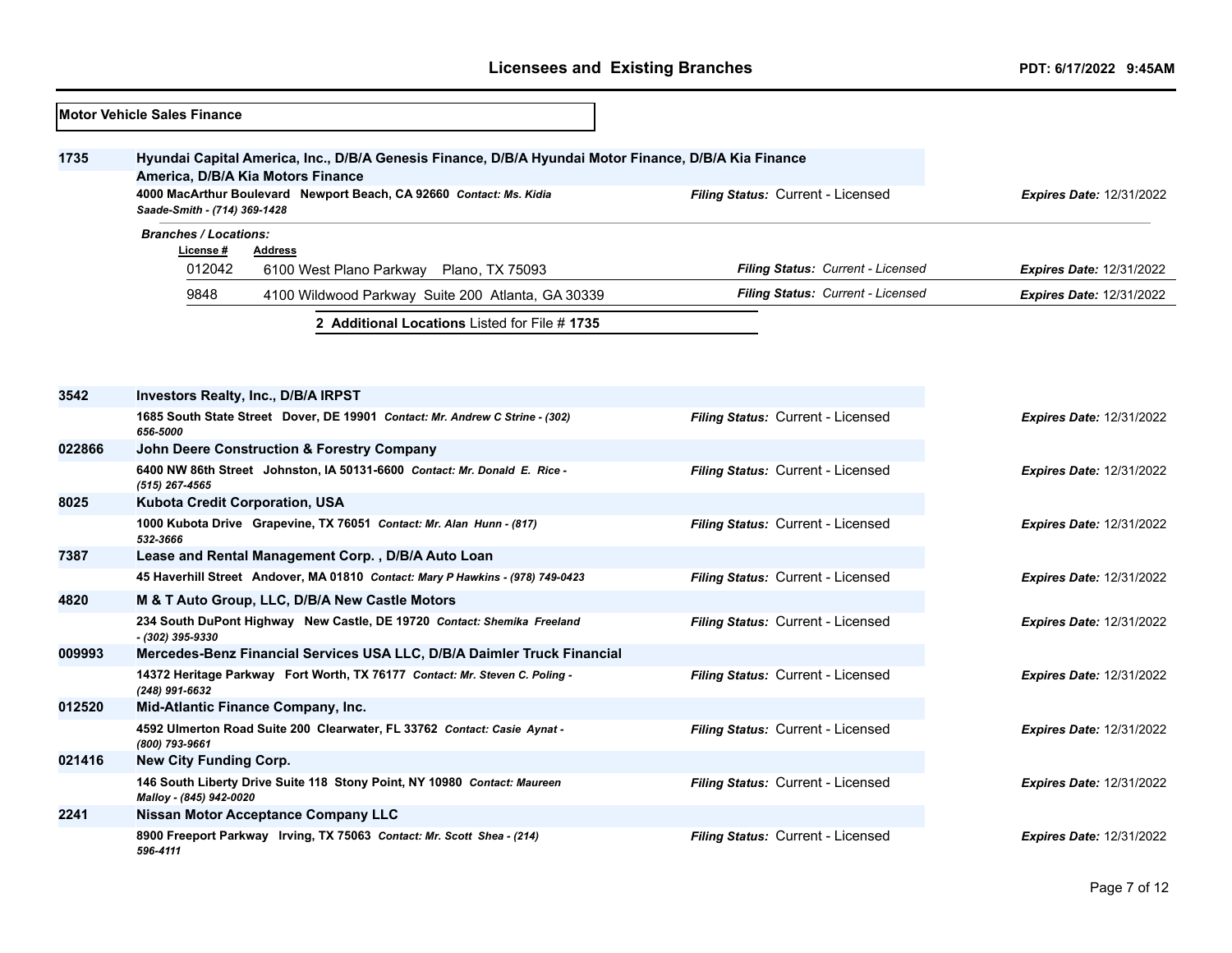|        | <b>Motor Vehicle Sales Finance</b>                                                                                   |                                   |                                 |
|--------|----------------------------------------------------------------------------------------------------------------------|-----------------------------------|---------------------------------|
| 035776 | Ottno Inc., D/B/A NALN, D/B/A National Auto Loan Network                                                             |                                   |                                 |
|        | 1735 Flight Way Suite 100 Tustin, CA 92782 Contact: Mr. Marco J Rasic - (949)<br>633-9710                            | Filing Status: Current - Licensed | <b>Expires Date: 12/31/2021</b> |
| 9932   | <b>Oxford Motor Acceptance LLC</b>                                                                                   |                                   |                                 |
|        | 13173 South DuPont Highway Felton, DE 19943 Contact: Mr. James Ehrler -<br>(302) 527-2700                            | Filing Status: Current - Licensed | Expires Date: 12/31/2021        |
| 2218   | <b>PACCAR Financial Corp.</b>                                                                                        |                                   |                                 |
|        | 777 106th Avenue, NE Bellevue, WA 98004 Contact: Steve Williams - (847)<br>310-9695                                  | Filing Status: Current - Licensed | <b>Expires Date: 12/31/2022</b> |
| 3605   | Pinnacle Financial Group, Inc.                                                                                       |                                   |                                 |
|        | 2101 Gaither Road Suite 330 Rockville, MD 20850 Contact: Ms. Diana Muhinda<br>$-$ (240) 660-2065                     | Filing Status: Current - Licensed | <b>Expires Date: 12/31/2022</b> |
| 011087 | Porsche Financial Services, Inc., D/B/A Bentley Financial Services, D/B/A Lamborghini Financial Services             |                                   |                                 |
|        | One Porsche Drive Atlanta, GA 30354 Contact: Mr. Brian Yarbrough - (770)<br>290-3712                                 | Filing Status: Current - Licensed | <b>Expires Date: 12/31/2021</b> |
|        | <b>Branches / Locations:</b><br>License#<br>Address<br>027278<br>600 Anton Boulevard Suite 1280 Costa Mesa, CA 92626 | Filing Status: Current - Licensed | <b>Expires Date: 12/31/2021</b> |
|        | 1 Additional Locations Listed for File # 011087                                                                      |                                   |                                 |
| 009910 |                                                                                                                      |                                   |                                 |
|        | Preferred Auto Finance, LLC.<br>1209 John Fitch Boulevard South Windsor, CT 06074 Contact: Jeffrey Harbey            |                                   |                                 |
|        | $- (860) 610 - 0786$                                                                                                 | Filing Status: Current - Licensed | <b>Expires Date: 12/31/2022</b> |
| 5165   | <b>Regional Acceptance Corporation</b>                                                                               |                                   |                                 |
|        | 10 Corporate Circle Suite 200 New Castle, DE 19804 Contact: Mr. Dexter<br>Tinnin - (336) 231-2268                    | Filing Status: Current - Licensed | <b>Expires Date: 12/31/2022</b> |
| 022524 | Roadrunner Financial, Inc.                                                                                           |                                   |                                 |
|        | 116 West 32nd Street 9th Floor New York, NY 10001 Contact: Mr. Daniel<br>Mancini Esq. - (646) 751-7838               | Filing Status: Current - Licensed | <b>Expires Date: 12/31/2022</b> |
| 020334 | <b>Robin Drive Auto LLC</b>                                                                                          |                                   |                                 |
|        | 804 Pulaski Highway Bear, DE 19701 Contact: Mr. David DiMeglio - (302)<br>981-0014                                   | Filing Status: Current - Licensed | <b>Expires Date: 12/31/2022</b> |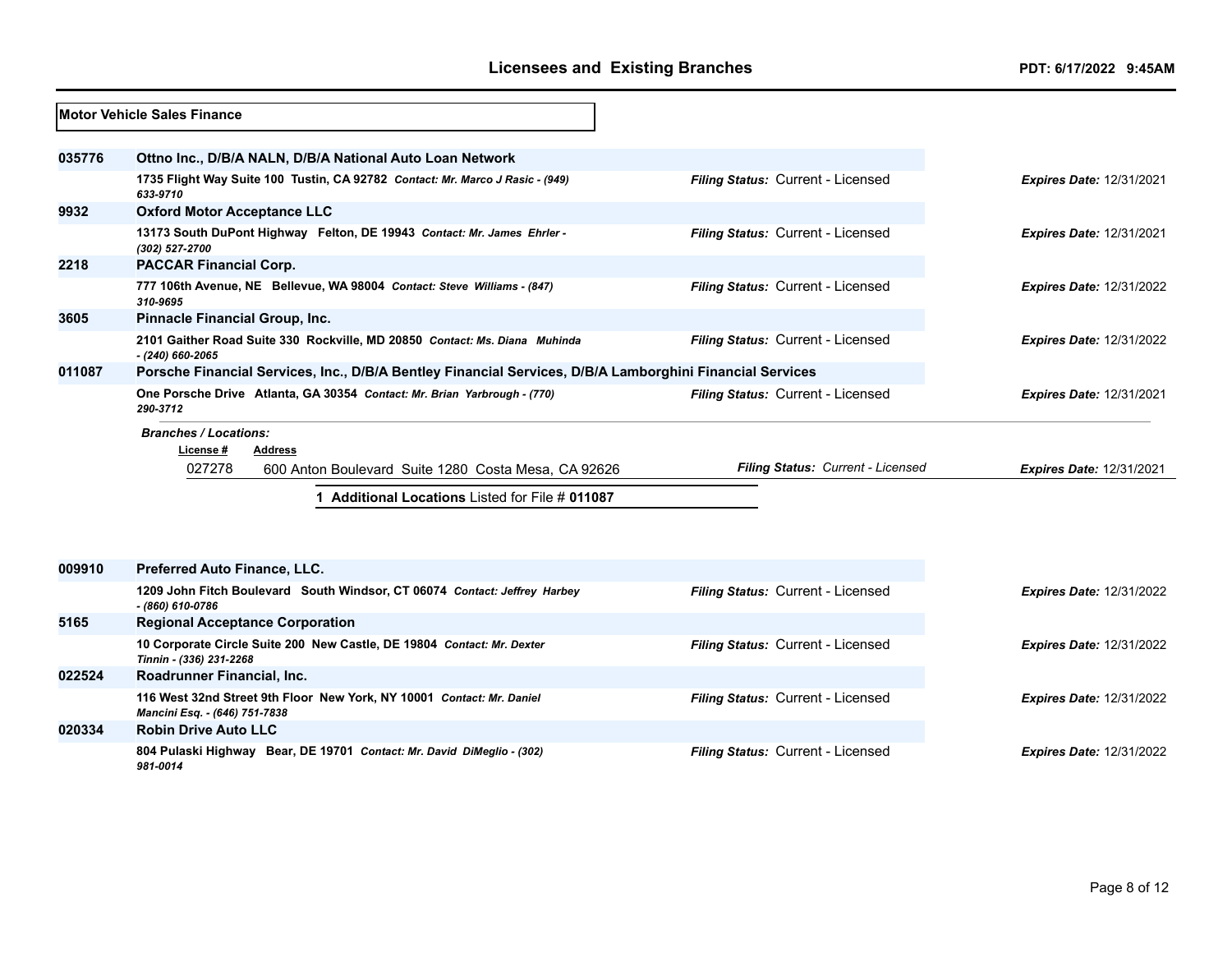|        | <b>Motor Vehicle Sales Finance</b>  |                                                                                                              |                                   |                                 |
|--------|-------------------------------------|--------------------------------------------------------------------------------------------------------------|-----------------------------------|---------------------------------|
| 010126 | Finance                             | Santander Consumer USA Inc., D/B/A Chrysler Capital, D/B/A Drive Financial, D/B/A Santander Auto             |                                   |                                 |
|        | 757-5891                            | 1601 Elm Street Suite 800 Dallas, TX 75201 Contact: Laurie Kight - (617)                                     | Filing Status: Current - Licensed | <b>Expires Date: 12/31/2022</b> |
|        | 021699                              | 1550 West Southern Avenue Mesa, AZ 85202                                                                     | Filing Status: Current - Licensed | <b>Expires Date: 12/31/2022</b> |
|        | 024127                              | 5201 Rufe Snow Drive Suite 100 North Richland Hills, TX 76180                                                | Filing Status: Current - Licensed | <b>Expires Date: 12/31/2022</b> |
|        | 031912                              | 16400 State Road 54 Suite 1300 Odessa, FL 33556                                                              | Filing Status: Current - Licensed | <b>Expires Date: 12/31/2022</b> |
|        |                                     | 3 Additional Locations Listed for File # 010126                                                              |                                   |                                 |
|        |                                     |                                                                                                              |                                   |                                 |
| 034878 | <b>Sensible Auto Lending, LLC</b>   |                                                                                                              |                                   |                                 |
|        | (860) 391-8029                      | 44 Old Ridgebury Road Suite 100 Danbury, CT 06810 Contact: D. J. Miller -                                    | Filing Status: Current - Licensed | <b>Expires Date: 12/31/2021</b> |
| 8605   | <b>Service Finance Company, LLC</b> |                                                                                                              |                                   |                                 |
|        | Berch - (561) 571-3811              | 555 South Federal Highway Suite 200 Boca Raton, FL 33432 Contact: lan                                        | Filing Status: Current - Licensed | <b>Expires Date: 12/31/2022</b> |
| 013013 | <b>Services</b>                     | Stellantis Financial Services, Inc., D/B/A 1st Investors Financial Services, D/B/A First Investors Financial |                                   |                                 |
|        | (770) 956-3888                      | 5757 Woodway Suite 400 Houston, TX 77057 Contact: Mr. Jonathan C. Poss -                                     | Filing Status: Current - Licensed | <b>Expires Date: 12/31/2022</b> |
|        | <b>Branches / Locations:</b>        |                                                                                                              |                                   |                                 |
|        | License #                           | <b>Address</b>                                                                                               |                                   |                                 |
|        | 038243                              | 3065 Akers Mill Road Suite 700 Atlanta, GA 30339                                                             | Filing Status: Current - Licensed | <b>Expires Date: 12/31/2022</b> |
|        |                                     | 1 Additional Locations Listed for File # 013013                                                              |                                   |                                 |
|        |                                     |                                                                                                              |                                   |                                 |

| 1645 | <b>Tammac Holdings Corporation</b>                                                        |                                          |                                 |
|------|-------------------------------------------------------------------------------------------|------------------------------------------|---------------------------------|
|      | 480 Swedesford Road Suite 200 Wayne, PA 19087 Contact: Troy Cavallaro -<br>(888) 226-8929 | <b>Filing Status: Current - Licensed</b> | <b>Expires Date: 12/31/2022</b> |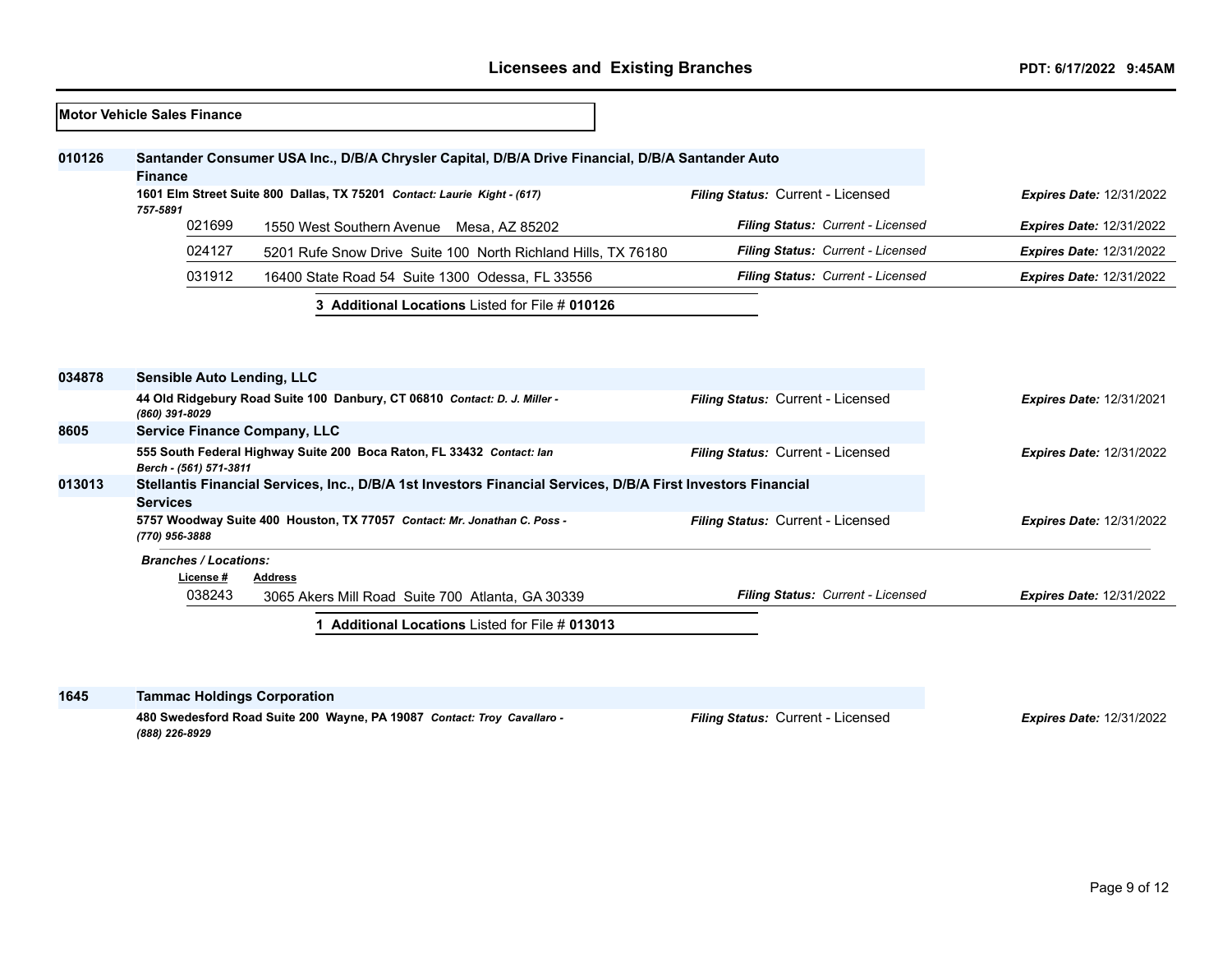|        | <b>Motor Vehicle Sales Finance</b>                                                              |                                                                              |                                   |                                 |
|--------|-------------------------------------------------------------------------------------------------|------------------------------------------------------------------------------|-----------------------------------|---------------------------------|
| 4936   | <b>TD Auto Finance LLC</b>                                                                      |                                                                              |                                   |                                 |
|        | 27777 Inkster Road Farmington Hills, MI 48334 Contact: Nancy Marks - (248)<br>427-2563          |                                                                              | Filing Status: Current - Licensed | <b>Expires Date: 12/31/2022</b> |
|        | 021137<br>200 Carolina Point Parkway Building A, Floor 3 Greenville, SC 296                     |                                                                              | Filing Status: Current - Licensed | <b>Expires Date: 12/31/2022</b> |
|        |                                                                                                 | <b>Additional Locations Listed for File #4936</b>                            |                                   |                                 |
| 010247 |                                                                                                 | Tidewater Finance Company, D/B/A Tidewater Motor Credit                      |                                   |                                 |
|        | 579-6444                                                                                        | 6520 Indian River Road Virginia Beach, VA 23464 Contact: Paige Corin - (757) | Filing Status: Current - Licensed | <b>Expires Date: 12/31/2022</b> |
| 020004 |                                                                                                 | Toyota Industries Commercial Finance, Inc., D/B/A Toyota Commercial Finance  |                                   |                                 |
|        | Crews - (469) 690-7652                                                                          | 8951 Cypress Waters Boulevard Suite 300 Dallas, TX 75019 Contact: John       | Filing Status: Current - Licensed | <b>Expires Date: 12/31/2022</b> |
| 2242   | Toyota Motor Credit Corporation, D/B/A Lexus Financial Services, D/B/A Mazda Financial Services |                                                                              |                                   |                                 |
|        | (469) 786-8622                                                                                  | 6565 Headquarters Drive W2 - 5A Plano, TX 75024 Contact: Marlow Hooper -     | Filing Status: Current - Licensed | <b>Expires Date: 12/31/2022</b> |
|        | <b>Branches / Locations:</b><br>License#                                                        | <b>Address</b>                                                               |                                   |                                 |
|        | 029231                                                                                          | 500 Red Brook Boulevard Owings Mills, MD 21117                               | Filing Status: Current - Licensed | <b>Expires Date: 12/31/2022</b> |
|        | 029233                                                                                          | 1650 South Price Road Suite 200 Chandler, AZ 85286                           | Filing Status: Current - Licensed | <b>Expires Date: 12/31/2022</b> |
|        | 031936                                                                                          | 11625 Rainwater Drive Alpharetta, GA 30009                                   | Filing Status: Current - Licensed | <b>Expires Date: 12/31/2022</b> |
|        |                                                                                                 | 3 Additional Locations Listed for File # 2242                                |                                   |                                 |

**3384 Tri-State Auto Outlet, Inc., D/B/A Car Zone**

**1041 South DuPont Highway Dover, DE 19901** *Contact: Kathie Brown - (302) 736-3070*

*Filing Status:* Current - Licensed *Expires Date:* 12/31/2022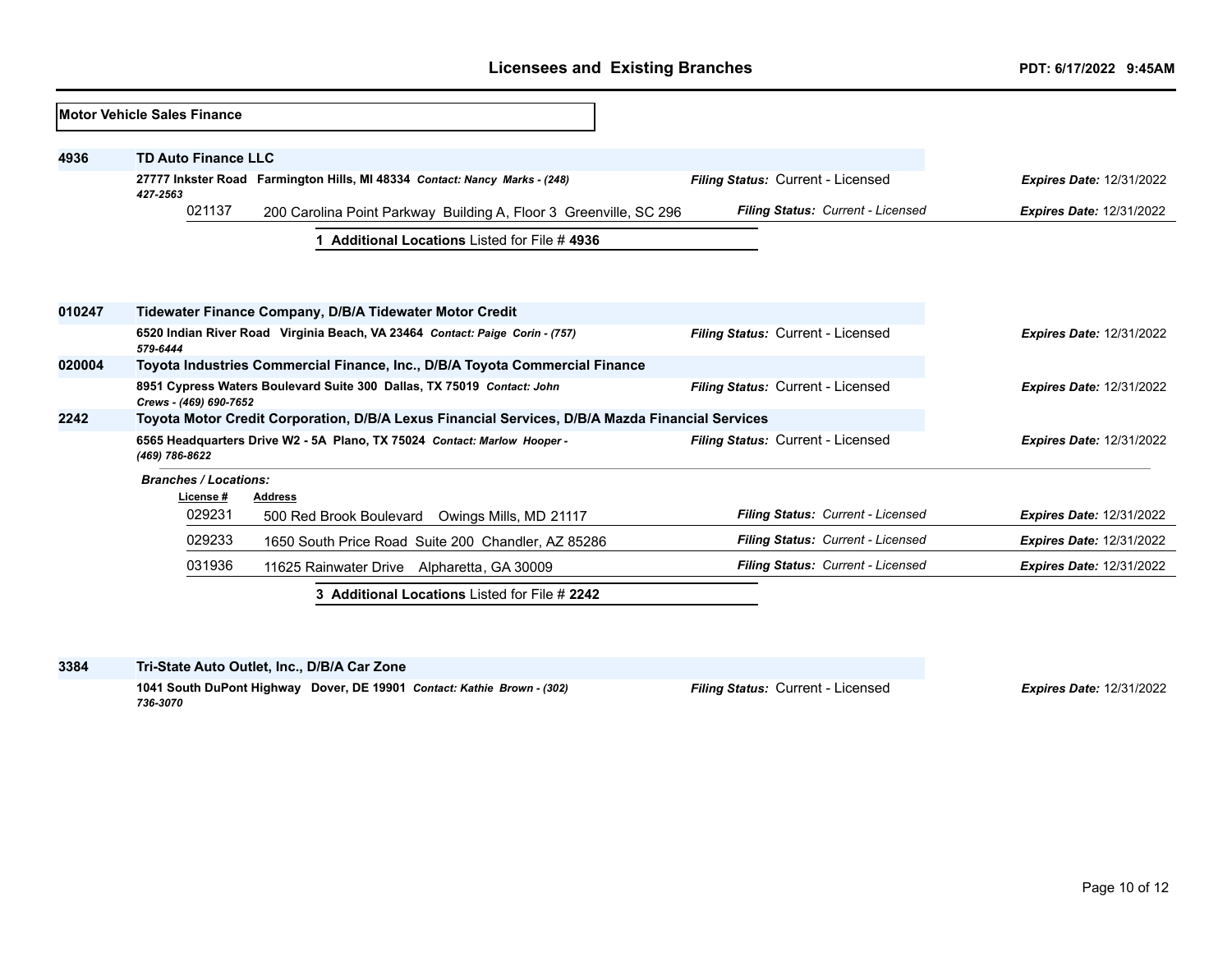|        | Motor Vehicle Sales Finance                                                                              |                                   |                                 |  |  |
|--------|----------------------------------------------------------------------------------------------------------|-----------------------------------|---------------------------------|--|--|
| 018020 | United Auto Credit Corporation, D/B/A Vroom Financial Services                                           |                                   |                                 |  |  |
|        | 1071 Camelback Street Suite 100 Newport Beach, CA 92660 Contact:<br>Stephanie Segura - (949) 701-3209    | Filing Status: Current - Licensed | <b>Expires Date: 12/31/2022</b> |  |  |
|        | <b>Branches / Locations:</b><br>License #<br>Address<br>018021                                           | Filing Status: Current - Licensed | <b>Expires Date: 12/31/2022</b> |  |  |
|        | 4700 Mercantile Drive Fort Worth, TX 76137                                                               |                                   |                                 |  |  |
|        | Additional Locations Listed for File # 018020                                                            |                                   |                                 |  |  |
|        |                                                                                                          |                                   |                                 |  |  |
| 1799   | V.W. Credit, Inc.                                                                                        |                                   |                                 |  |  |
|        | 1401 Franklin Boulevard Libertyville, IL 60048 Contact: Christine Steinberg -<br>(847) 371-4300          | Filing Status: Current - Licensed | <b>Expires Date: 12/31/2022</b> |  |  |
| 2410   | Vanderbilt Mortgage & Finance, Inc.                                                                      |                                   |                                 |  |  |
|        | 500 Alcoa Trail Maryville, TN 37804 Contact: Ms. Alisha Huling - (865) 380-3000                          | Filing Status: Current - Licensed | <b>Expires Date: 12/31/2022</b> |  |  |
| 012301 | <b>Volvo Car Financial Services U.S., LLC</b>                                                            |                                   |                                 |  |  |
|        | 1800 Volvo Place Mahwah, NJ 07430 Contact: Mr. Anthony Nicolosi - (201)<br>768-7300                      | Filing Status: Current - Licensed | <b>Expires Date: 12/31/2022</b> |  |  |
| 024742 | <b>Western Funding II Incorporated</b>                                                                   |                                   |                                 |  |  |
|        | 3915 E Patrick Lane Las Vegas, NV 89120 Contact: Evangelina Calderon - (323)<br>837-5851                 | Filing Status: Current - Licensed | <b>Expires Date: 12/31/2022</b> |  |  |
| 8622   | Westlake Services, LLC, D/B/A Westlake Financial Services                                                |                                   |                                 |  |  |
|        | 4751 Wilshire Boulevard Suite 100 Los Angeles, CA 90010 Contact: Evangelina<br>Calderon - (323) 837-5851 | Filing Status: Current - Licensed | <b>Expires Date: 12/31/2022</b> |  |  |
| 020859 | Yamaha Motor Finance Corporation, U.S.A.                                                                 |                                   |                                 |  |  |
|        | 6555 Katella Avenue Cypress, CA 90630 Contact: Michael Krahelski - (714)<br>503-7191                     | Filing Status: Current - Licensed | <b>Expires Date: 12/31/2022</b> |  |  |
|        | <b>Branches / Locations:</b><br>License #<br><b>Address</b>                                              |                                   |                                 |  |  |
|        | 025497<br>3065 Chastain Meadows Parkway NW Suite 100 Marietta, GA 300                                    | Filing Status: Current - Licensed | <b>Expires Date: 12/31/2022</b> |  |  |
|        | 1 Additional Locations Listed for File # 020859                                                          |                                   |                                 |  |  |

Filing Count - Filing Type: **Motor Vehicle Sales Finance** = **69**